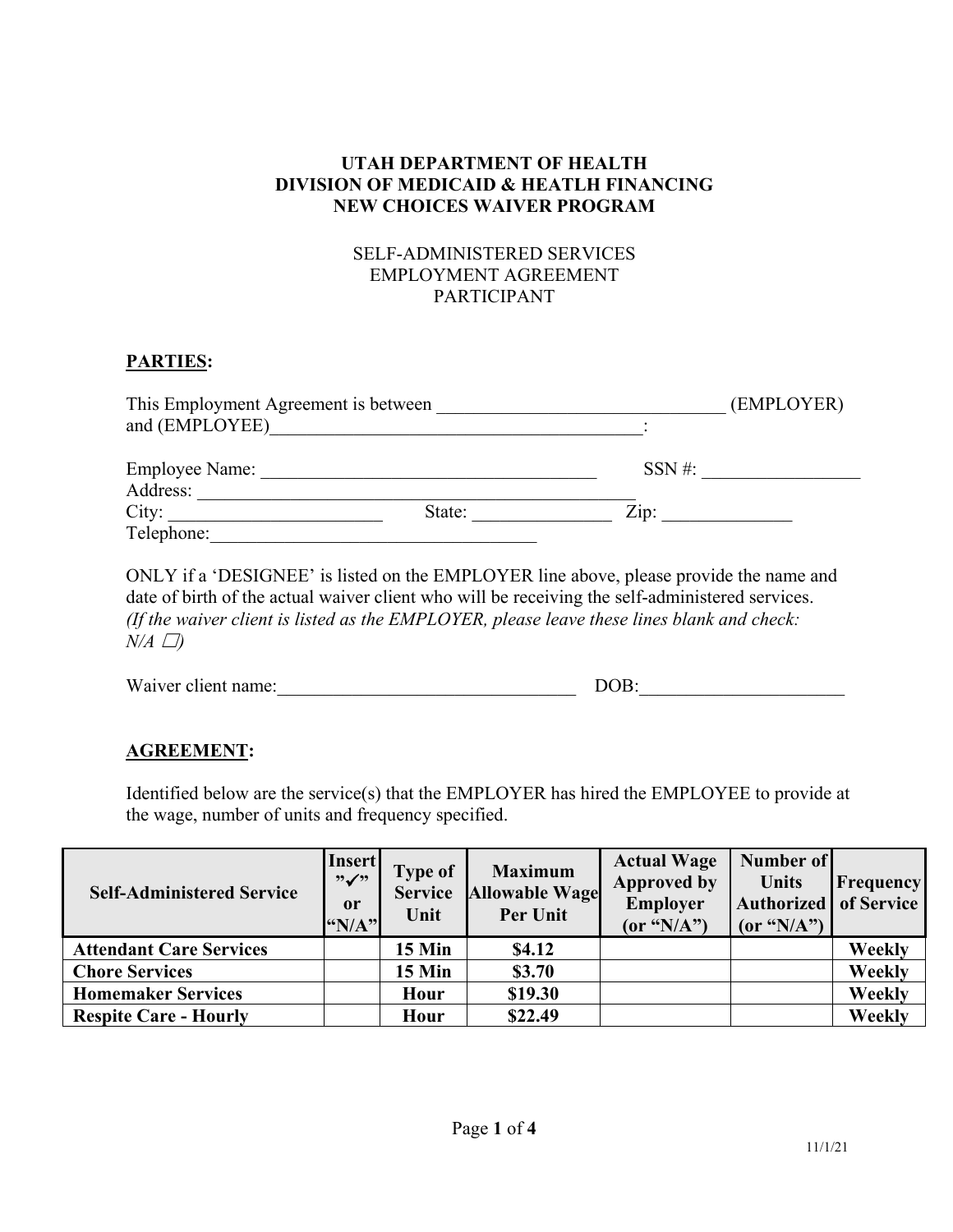## **As a condition of providing services under this agreement, EMPLOYEE represents and/or agrees to the following:**

- 1. The EMPLOYEE shall not provide any services while the EMPLOYER is hospitalized or placed in a nursing or rehabilitation facility. All services shall be suspended during this time period.
- 2. The EMPLOYEE shall be employed at-will by the EMPLOYER. Employment at-will means that the EMPLOYEE may quite at any time for any reason or no reason; the EMPLOYER may terminate the EMPLOYEE at any time for any reason or no reason. **This at-will status may not be altered.**
- 3. The EMPLOYEE shall comply with all applicable policies, procedures, and directives of the EMPLOYER and of the Medicaid New Choices Waiver program. The EMPLOYEE acknowledges and agrees that the EMPLOYER and or the Medicaid New Choices Waiver program reserve the right to change their policies and procedures at any time for any reason without prior notice. If an order by the Legislature or the Governor, or a federal or state law, or local funding sources reduces the amount of funding to the State Medicaid Agency or if the funds available to the State Medicaid Agency are reduced, this may change the terms of employment
- 4. The EMPLOYEE will complete a criminal background check, if the EMPLOYER requests it.
- 5. The EMPLOYEE is 18 years of age or older.
- 6. The EMPLOYEE will provide a copy of his/her Social Security Card and picture I.D.
- 7. Valid Drivers License? Yes No EMPLOYEES without a vald Drivers license may not transport individuals in connection with their employment responsibilities.
- 8. Personal automobile liability insurance? Yes No EMPLOYEES without personal automobile liability insurance may not transport individuals in connection with their employment responsibilities.
- 9. The EMPLOYEE will obtain training and updates as necessary to maintain the participant safely in the home.
- 10. The EMPLOYEE will have the ability to follow verbal instructions from the EMPLOYER and verbally communicate with the EMPLOYER.
- 11. EMPLOYEE will adhere to the Financial Management Services Agency's policies and procedures for submitting time.
- 12. The funds used to pay EMPLOYEE for services rendered under this Agreement are public funds and the submission of false information may subject EMPLOYEE to criminal action, in addition to administrative sanctions and/or liability for repayment of any funds received.
- 13. Except as may be prohibited by law, EMPLOYEE must promptly repay any overpayment, regardless of fault.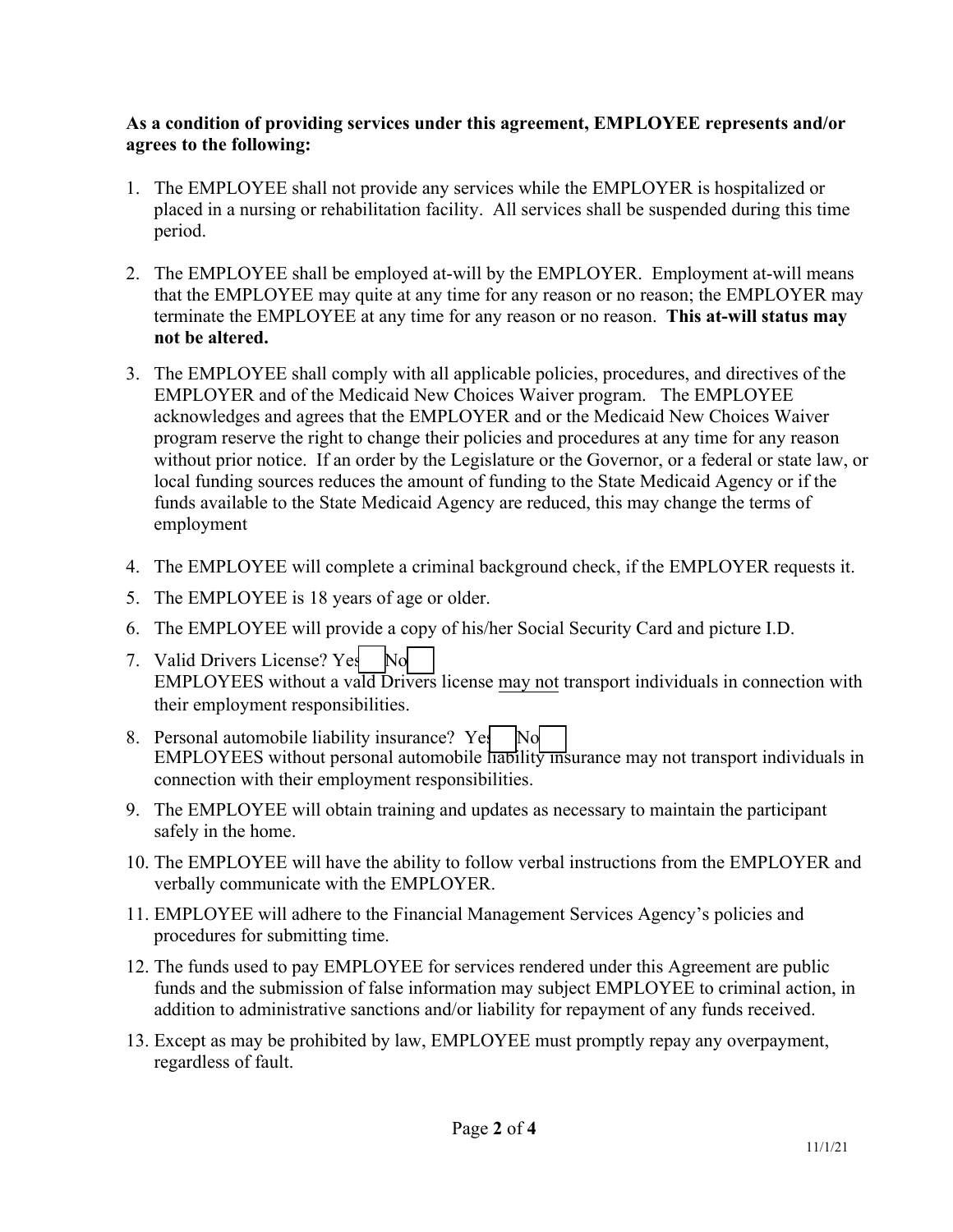- 14. Worker's Compensation insurance is provided under this Agreement.
- 15. Services provided by the EMPLOYEE are publicly funded Medicaid New Choices Waiver reimbursable services.
- 16. The employment of the EMPLOYEE will be terminated when there is evidence that authorized services are not being performed.
- 17. The Financial Management Services Agency will not reimburse for units of service that exceed units approved on the Care Plan.
- 18. The employment of the EMPLOYEE will be terminated when there is evidence of abuse, neglect or exploitation of the participant by the EMPLOYEE. The Case Manager will make a referral to the State of Utah Adult Protective Services in these situations as per legal requirements.

# **When employed to provide care or services for which Medicaid reimbursement will be claimed, the EMPLOYEE must**:

- 1. Be aware of and comply with all appropriate and applicable Medicaid policies and procedures and state and federal rules and regulations in effect when services are provided.
- 2. Provide care and services as ordered on the Care Plan in accordance with all applicable Medicaid regulations and policies; be able to demonstrate that he/she is physically capable of providing the required services outlined in the Employee Agreement and identified in the participant's Care Plan.
- 3. Use a Financial Management Services Agency to submit claims for services in accordance with the Medicaid policy in effect at the time of service.
- 4. Not bill the EMPLOYER or otherwise attempt to collect payment for services except as specifically permitted by Medicaid policy. Further, the EMPLOYEE agrees to accept payment or claims adjudication from the Department of Health, as the State Medicaid Agency, as payment in full for services provided.
- 5. Agree that as an EMPLOYEE of the participant the EMPLOYEE has no authorization, express or implied, to bind the State of Utah, Department of Health, to any agreement, settlement, liability or understanding whatsoever.
- 6. Indemnify and hold harmless the Department of Health for any claims arising out of work performed by EMPLOYEE under authority of this agreement.
- 7. Be sensitive to the New Choices Waiver participant's right of privacy and not disclose information about the care or services given to the participant unless specifically allowed by state and federal laws and regulations.
- 8. Be oriented and trained by the EMPLOYER or their designee in all aspects of care to be provided to the participant including Activities of Daily Living and Instrumental Activities of Daily Living Support and Assistance.
- 9. Read, sign and adhere to the terms of the New Choices Waiver Provider Code of Conduct.